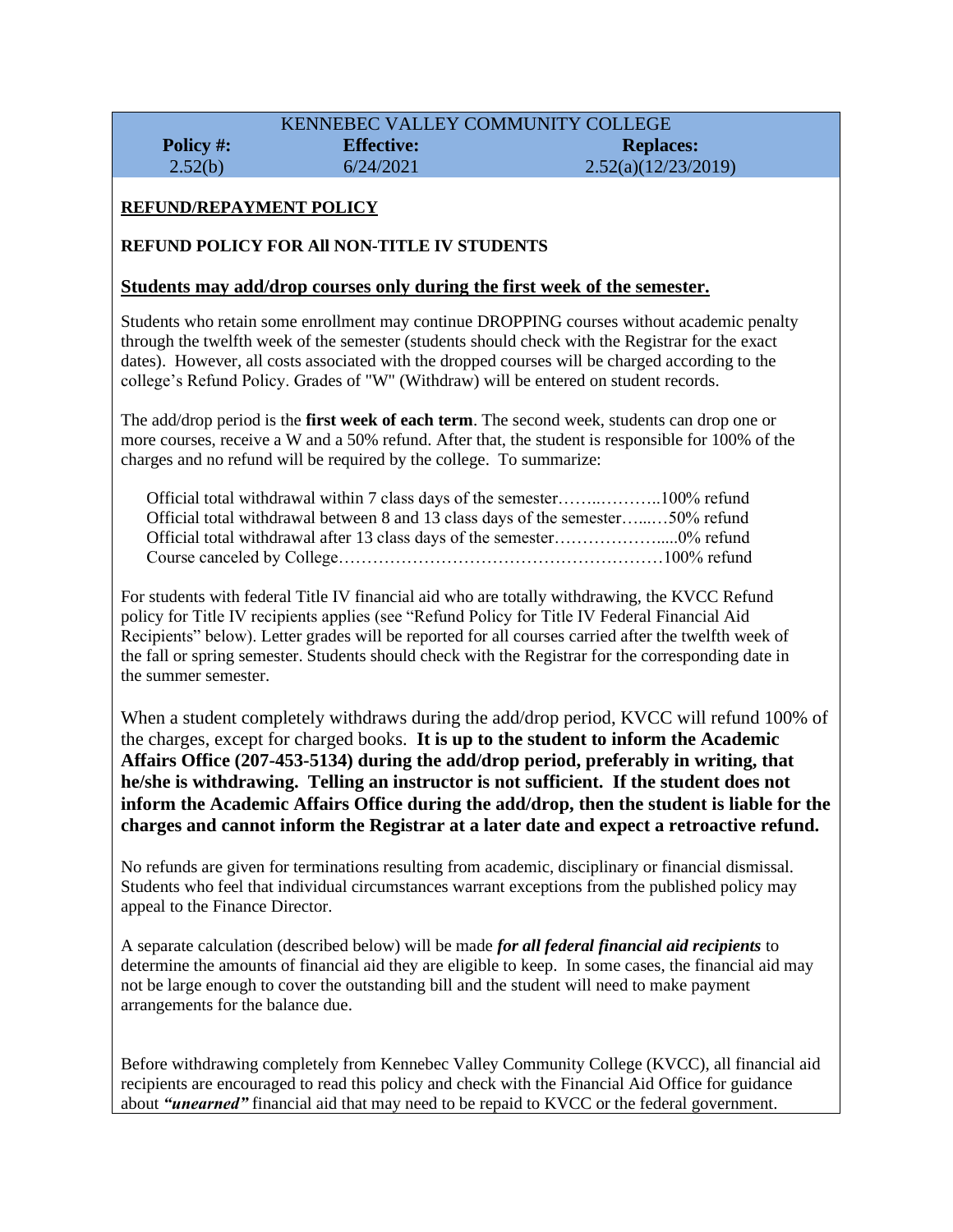Financial aid monies must be returned to the federal government for any Title IV recipient who *withdraws before completing 60% of the semester* (calculated using calendar days). Students receiving awards from any of the Title IV programs, including Federal Pell Grant, Federal Supplemental Educational Opportunity Grant, , Federal Direct Loans (Subsidized and Unsubsidized), Federal PLUS, but **not** Federal Work Study, are subject to this policy.

When students withdraw from classes, they may be entitled to receive money back that has been paid to KVCC. Kennebec Valley Community College may be able to refund all or a portion of the costs the student paid. If the tuition and book charges were paid with financial aid, all or a portion of the student's refund must be returned to the student aid programs from which the financial aid was awarded. *A student who receives a cash disbursement to assist with living expenses and later withdraws, drops out, or is expelled, may be required to repay money to the aid programs from which the money was awarded*. KVCC has designed the following policies and procedures to ensure proper accountability when a student leaves the college.

#### **REFUND POLICY FOR TITLE IV FEDERAL FINANCIAL AID RECIPIENTS**

Institutions are required to have a refund policy for Title IV financial aid recipients that conforms to the updated version (Section 668.22) of the Higher Education Amendments of 1998. Students receiving awards from any of the federal programs, including Federal Pell Grant, Federal Supplemental Educational Opportunity Grant, Federal Direct Loans (Subsidized and Unsubsidized), Federal PLUS, but **not** Federal Work Study are subject to this policy.

If a student withdraws before the 60% point of any semester *(see Section 2 of this document for definitions),* a portion of the Title IV funds awarded or paid a student must be returned. At the 60% point, the student is considered as having earned all their aid. For students who withdraw before the 60% point, if KVCC must return Title IV funds, this will likely leave the student with an outstanding bill owed to KVCC.

The percent (%) *"earned,"* or the amount of financial aid the college and student are entitled to keep is calculated using the following formula:

#### **% Earned = # of days completed up to the withdrawal date Total # of days in the semester**

*\*Total # of days in the semester excludes any scheduled breaks of five days or more. Days of the weekends are included unless they directly precede or follow a scheduled break of five days.*

The percent (%) *"unearned,"* or the amount of financial aid that must be returned to the federal government will be calculated using the following formula:

# **% Unearned = (100% - % earned) x Aid paid to institutional charges**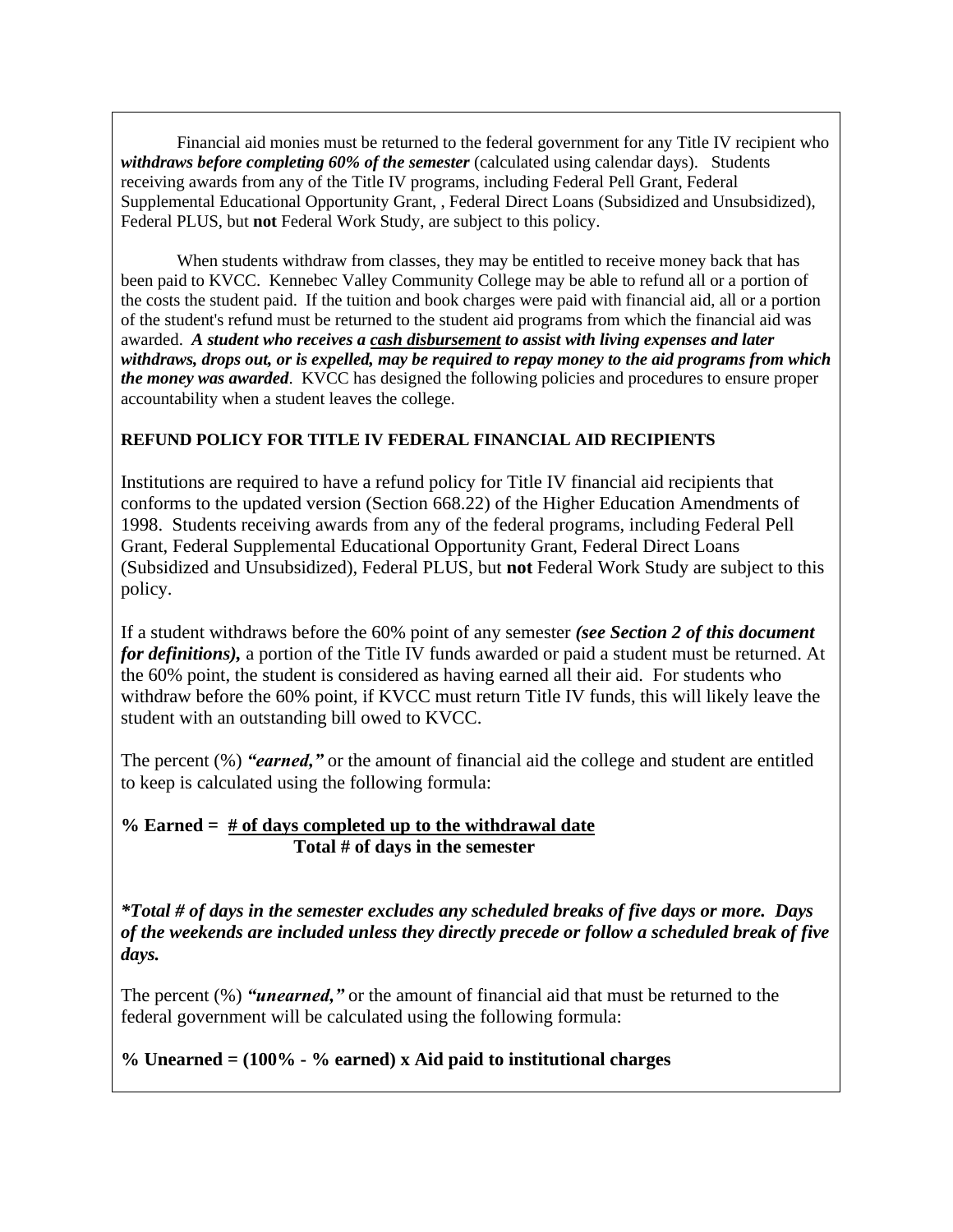For example, a student who withdraws completing only 20% of the term, will have *"earned***"** only 20% of the total Title IV financial aid awarded. KVCC and/or the student must return the remaining 80% of *"unearned"* financial aid.

#### **Amount KVCC returns = % Unearned x Total institutional charges Amount the student returns = % Unearned – Amount KVCC returns**

# **1. REFUND DISTRIBUTION FOR FINANCIAL AID RECIPIENTS**

The law (Higher Education Amendments of 1998) specifies the order of return of the Title IV funds to the programs from which awarded. Accordingly, both KVCC and students must return their respective shares of the "unearned" financial aid to the following sources, in the following order:

- 1. Federal Direct Unsubsidized Loan\*
- 2. Federal Direct Subsidized Loan\*
- 3. Federal Direct PLUS Loans (Parent Loans for Undergraduate Students)\*
- 4. Federal Pell Grant
- 5. Federal SEOG
- 6. Other Title IV Grant Programs

*\* Student repayment of unearned loan amounts is returned in accordance with the terms of the promissory note*

Funds are returned only to programs from which they were received. For example, if a student were awarded a Federal Pell Grant, but no loans, the first program to receive a refund would be the Federal Pell Grant.

Refunds and adjusted bills will be sent to the student's home address on file with the Office of Academic Affairs following withdrawal. Students are responsible for any portion of their institutional charges that are outstanding after the Title IV funds are returned.

KVCC will notify the federal government of any grant amounts owed by the student. Federal Loan Servicers will be notified of the date of the student's withdrawal.

# **2. REFUND WITHDRAWAL DATE**

According to the Federal Student Aid Handbook, "A student is considered withdrawn from a payment period if

• In the case of a program that is measured in credit hours, the student does not complete all the days of the payment period … that the student was scheduled to complete…."

The withdrawal date established for purposes of calculating financial aid refunds will be determined and documented by the Office of Academic Affairs as follows: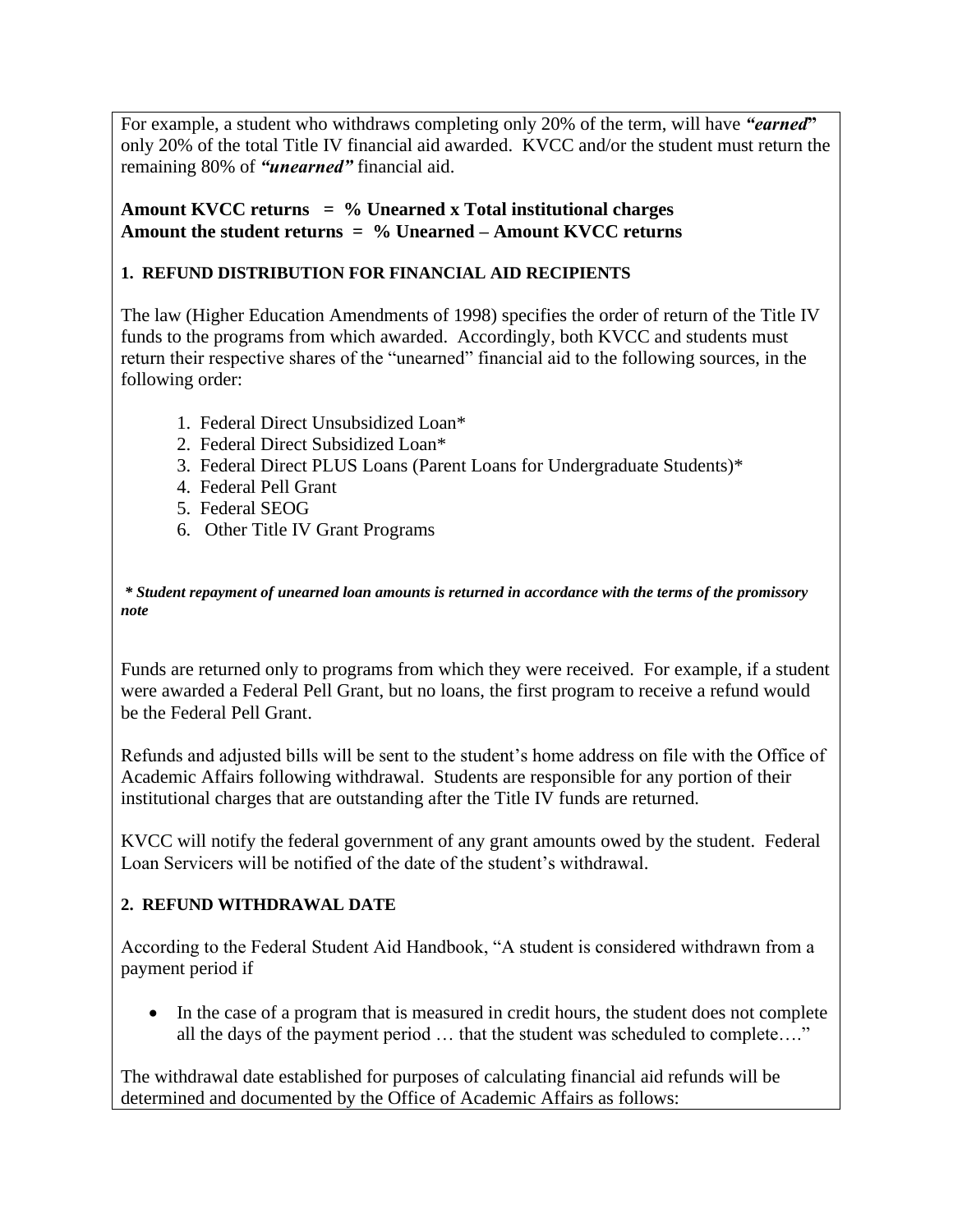# **2.1 Official Withdrawal Date**

For students who "officially" withdraw, the withdrawal date will be:

- 1. The day the student begins the process prescribed by KVCC or the last date of attendance at an academically related activity\* (whichever is earlier) ; or
- 2. The date the student notifies KVCC of the intent to withdraw; or
- 3. The date of the expulsion or dismissal, if the student is expelled or academically dismissed.

\*For an online class, this is not the last log-in date; it is the last date of actual participation, such as engagement in an online discussion, or writing/submitting classwork, papers or tests.

# **2.2 Unofficial Withdrawal**

For students who neither began the withdrawal process nor notified KVCC of the intent to withdraw, the date used is:

- 1. The last documented date of attendance at an academically related activity; or
- 2. The midpoint of the semester.

# **REFUND POLICY EXAMPLE**

#### **STEP 1. Determine the percentage of time the student was enrolled.**

Test Record withdrew after attending 40 days of the fall semester (payment period) that spans 115 days from first day to last. The period includes one 7-day break. Excluding the break, the payment period consists of 108 calendar days. This student was enrolled for **37.03% (40/108)** of the payment period.

#### **STEP 2. Determine the amount of aid** *"earned"* **by the student.**

Test Record was awarded \$5563 of Title IV funds for the payment period, and all of it was disbursed prior to her withdrawal. (Federal Stafford loans disbursed equal the award amounts of \$1313 (subsidized) and \$2000 (unsubsidized) minus the three percent (in this example) loan fees.

| <b>Federal Pell Grant</b> | \$1650.00 |
|---------------------------|-----------|
| <b>FSEOG</b>              | 400.00    |
| Fed. Stafford (Sub)       | 1273.00   |
| Fed. Stafford (Unsub)     | 1940.00   |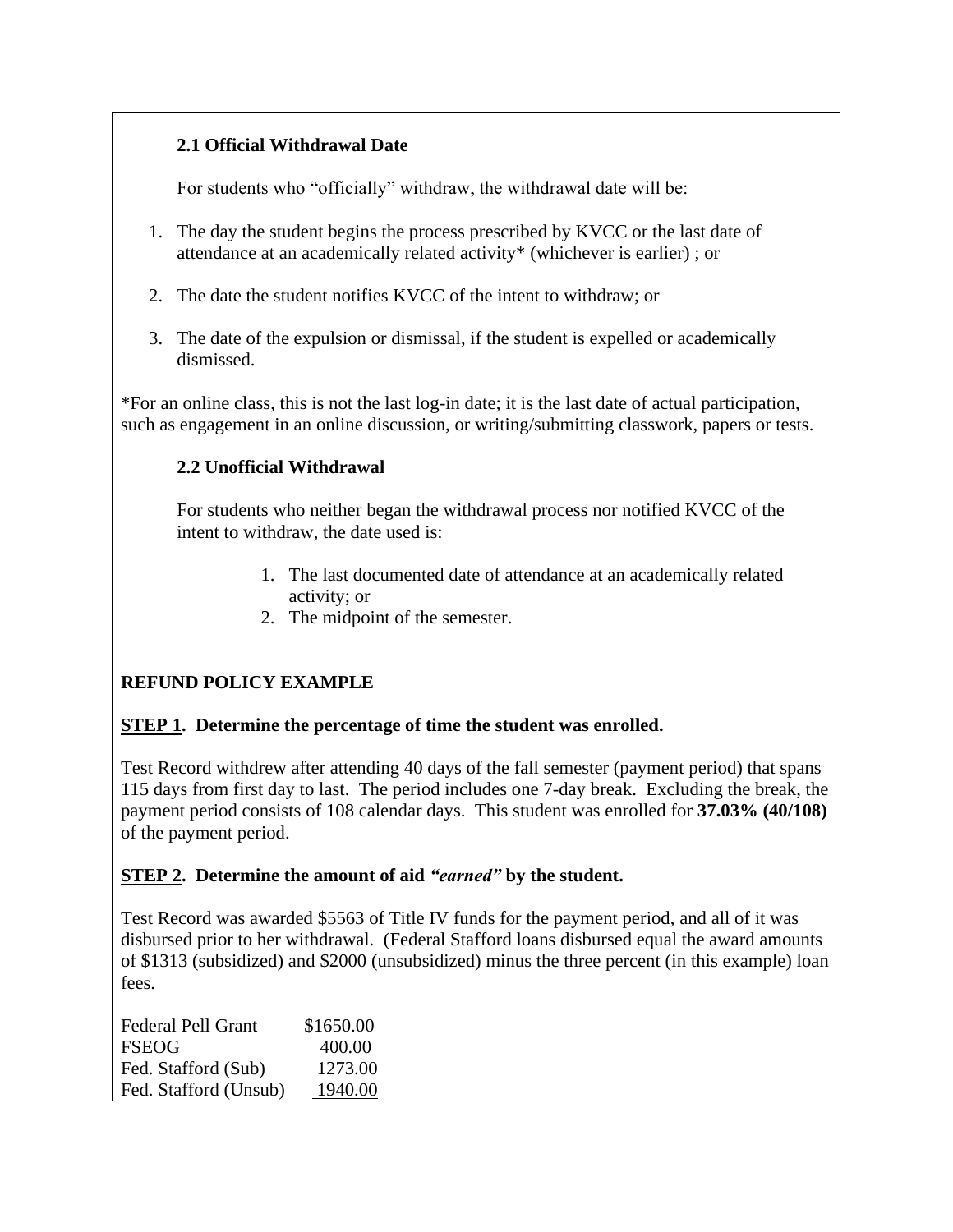# **Title IV Disbursed \$5263.00**

She attended 37.03% of the payment period; thus earning **\$1963 (37.03% of \$5263)** of the disbursed financial aid awards.

# **STEP 3. Compare the amount of financial aid** *"earned"* **to the amount disbursed.**

Since Test Record only earned \$1963 of the \$5263, the balance of \$3300 (\$5263 minus \$1963) must be returned to the Title IV financial aid programs.

## **STEP 4. Allocate the responsibility for returning the** *"unearned" (62.97%) financial* **aid between the school and the student.**

Original Institutional charges for the period are determined:

| <b>Total Charges</b> | \$1238 |
|----------------------|--------|
| <b>Books</b>         | 250    |
| Fees                 | 142    |
| Tuition              | \$846  |

(a) Calculate KVCC's responsibility to return Title IV funds by multiplying the percentage of "unearned" Title IV aid or **62.97%** times the Institutional Charges (**\$1238** = **\$780).**

(b) Compare the amount of Title IV aid to be returned **(\$3300)** to the above**.** KVCC MUST RETURN the lesser amount (\$780.)

**STEP 5. Distribute the unearned funds back to the Title IV programs.**

Subtract the amount of Title IV aid due from KVCC from the amount of Title IV aid to be returned **(\$3300 minus \$780 = \$2520). The \$2520 is Test Record's share to repay to the Title IV financial aid programs.** 

*The student (or parent for a PLUS loan) must return unearned aid for which the student is responsible by repaying funds as noted in the distribution policy below up to the total net amount disbursed from each source, after subtracting the amount the school will return*.

| 1. Unsubsidized Stafford Loan <sup>**</sup> | 4. Federal Pell Grant |
|---------------------------------------------|-----------------------|
| 2. Subsidized Stafford Loan <sup>**</sup>   | 5. Federal SEOG*      |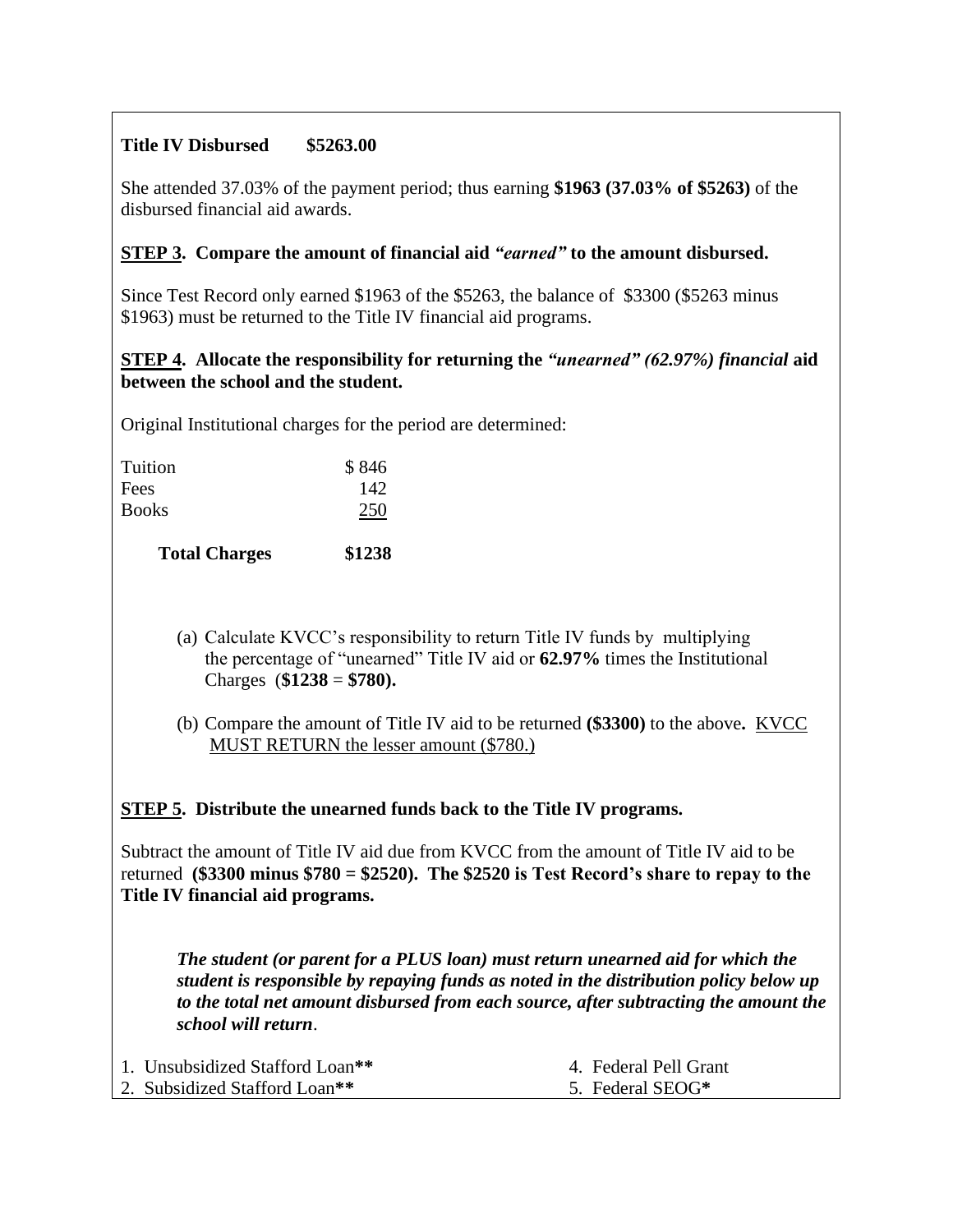3. Parent Loans to Undergraduate Students (PLUS)**\*\*** 6. Other Title IV grant programs

## **STEP 6.** *Determine the distribution of Test Record's Title IV repayment amount.*

1. Unsubsidized Stafford Loan \$1940.00\*\*

2. Subsidized Stafford Loan 580.00\*\*

**Total Repayment Due \$2520\*\***

Since Test Record's total repayment due to the Title IV programs is less than the total student loans received, no action is necessary (see note below). She will repay the loans according to the terms of her promissory note.

*\*\*Loan amounts are returned with the terms of the promissory note. No further action is required other than notification to the holder of the loan of the student's withdrawal date.*

## 3. **Post-Withdrawal Disbursements After a "Return to Title IV" Calculation**

If the student receives less federal student aid than the amount earned, the school must offer a disbursement of the earned aid that was not received. This is called a post-withdrawal disbursement. If the student receives more Title IV Aid than the amount earned, the school, the student, or both must return the unearned funds in a specified order. A post-withdrawal disbursement whether credited to the student's account or disbursed to the student or parent directly, must be made from available grant funds before available loan funds.

Without obtaining a student's permission, Title IV grant funds from a post-withdrawal disbursement are credited to a student's account to pay for tuition and fees, or disbursed directly to a student. A school must obtain a student's authorization to credit a student's account with Title IV grant funds for charges other than current charges, or for charges that are considered noninstitutional.

A school must disburse any amount of a post-withdrawal disbursement of grant funds that is not credited to the student's account. Moreover, the school must make the disbursement as soon as possible but no later than 45 days after the date of the school's determination that the student withdrew.

KVCC must notify a student, or parent for a Direct Parent PLUS Loan, in writing prior to making any post-withdrawal disbursement of loan funds, whether those loan funds are to be credited to the student's account or disbursed directly to the student (or parent). This notice must be sent within 30 days of the date of KVCC's determination that the student has withdrawn.

KVCC must notify a Title IV borrower about (a) the type and amount of loan funds it wishes to credit to the student's account or disburse directly to the student; (b) the student's right to accept or decline all or a portion of the funds; and (c) the student's obligation to repay the loan funds. The Financial Aid Office does this by sending a letter to the student at the time the R2T4 calculation is done. If a student has charges other than institutional, the letter will ask for permission to make a post-withdrawal disbursement of grant or loan funds to cover those charges. The student is given a